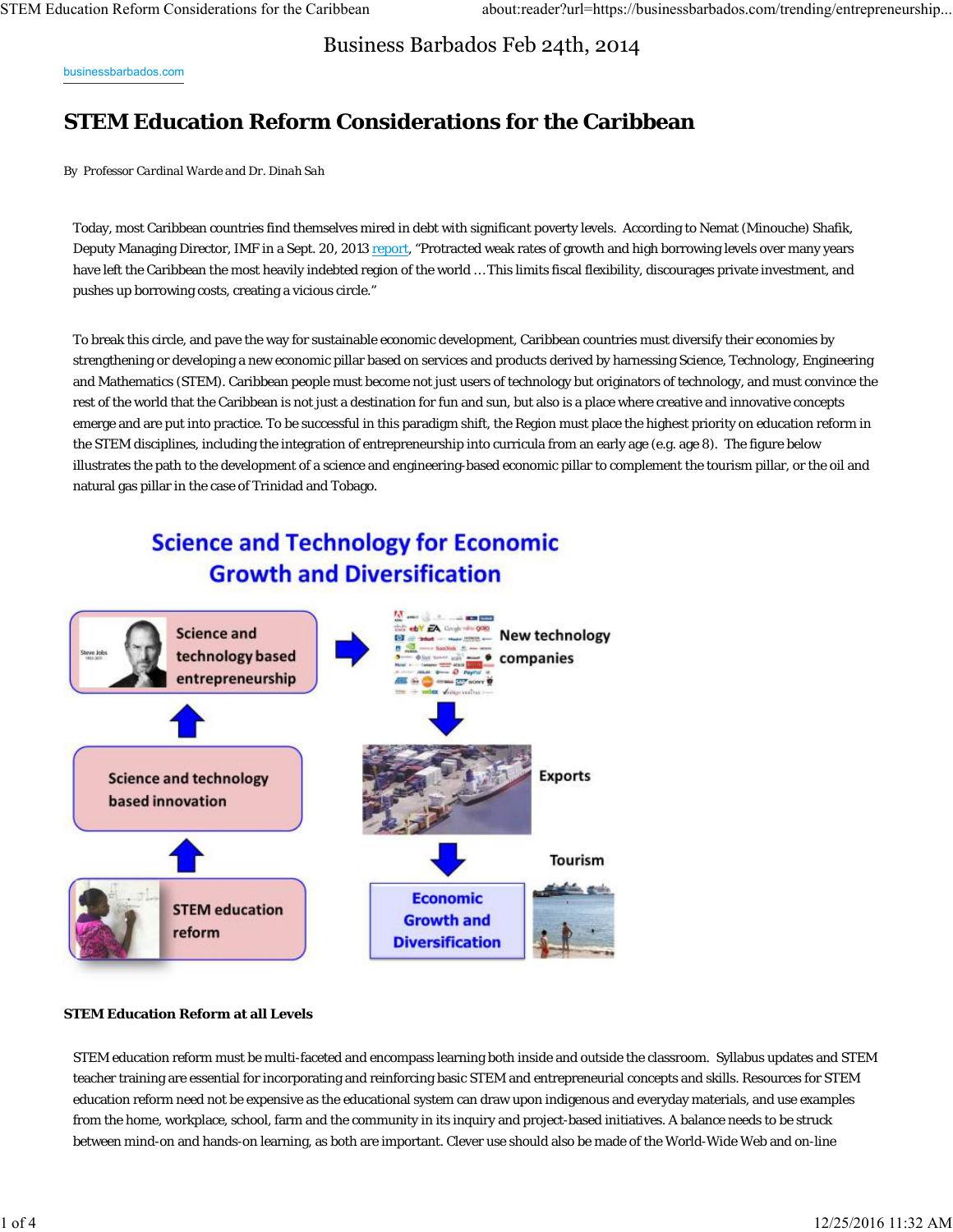information and teaching modules, many of which are freely available. Using these electronic media, students can learn and review material at their own pace, with the teacher and/or parent clarifying concepts and answering specific questions.

## **Business and Entrepreneurial Education**

The basic entrepreneurial education which must complement the STEM education, should cover basic finance, how to start a business, the various kind of capital, intellectual property concepts, how to write proposals and business plans, market place competitiveness, ethics and negotiation skills. Communication skills (listening, written and oral) development must also be part of the basic entrepreneurial curriculum. At least one foreign language is necessary for today's entrepreneurs. We recommend Mandarin. Let us not forget that we must also provide an avenue for continuing education in business and entrepreneurship principles for those who have already left the school system and need help getting their business off the ground, or in making the transition from a prototype to a globally competitive product. Well-run public incubators can play a significant role in addressing this need.

At all levels, career guidance must be provided in the STEM disciplines through the use of role models, both from the Region and the Diaspora. The breadth of technology-based career options, beyond traditional paths such as medicine, law and accounting, needs to be communicated to students from an early age, as well as to parents and teachers. Moreover, students should be encouraged at all levels to think more broadly about technology entrepreneurship careers, and to "ask not who can give me a job, but for whom can I create a job."

STEM education reform is also needed at the tertiary level where our universities must re-engineer themselves to play a more critical role in the economic development of the Region. Because the task can appear daunting, the Region's universities should put in place and leverage scientific advisory boards comprising business and scientific visionary leaders from the Diaspora and the Region to assist in strategic planning and implementation. A high priority must be placed on stimulating technology-based innovation and entrepreneurship, and more collaboration between the universities in the Region and universities and industries in the Diaspora would avoid a re-invention of the wheel and bring in much needed expertise. Key research areas based on the needs of the Region and on the identification of technologies with low financial barriers to market entry should be prioritized through careful consideration of the probability of commercialization success. These technologies, products and services should be developed within new or existing research and development (R&D) centers of excellence. Note that both the "R" and the "D" must be present.

Synergy across university campuses in the Region needs to be a key consideration for implementation of the R&D centers of excellence in order to maximize efficiency and minimize redundancy. The most competitive niche products and services emerging from these centers of excellence should be targeted for growth and development, and should be nurtured in well-run university-based incubators. Most importantly, the Region's university leaders will need to have the will and the flexibility to facilitate innovation and entrepreneurship across their campuses with a holistic approach, which may necessitate significant shifts in intercampus interactions.

## **Training Needed for High Technology Engineers**

Further, the Region needs to place more focus on the development and training of high-technology women and men engineers to rapidly fill the void. Except for very limited activity at universities in Jamaica and in Trinidad and Tobago, high-tech engineering (the big "E") is not taught, and further is hardly practiced in the Region. Perhaps for this reason, the language in the Region is more often about "science and technology" than "science and engineering". We want to make clear that we are not speaking of technicians who are trained to repair, copy, or install products and systems that were originally designed and built by engineers. High-technology engineers are superb physicists, chemists, biologists, computer scientists and mathematicians, who often work in an R&D environment and combine these disciplines with art to design, model, simulate, develop and build innovative products and services for the betterment of mankind. They are the creators of our cell phones, pacemakers, photovoltaic solar cells, spacecraft, robots, software, microprocessors, and special-purpose materials, to mention a few. They are the group who start most of the technology-based companies in the developed world. They could do the same for the Caribbean if we would make it a priority to cultivate and highly train more of them.

Market and foreign exchange opportunities are being ignored because we are not sufficiently exploiting the STEM talent in the Region, stimulating entrepreneurship, and grooming our students into the engineering professions. There is no good reason why the Region could not, for example, produce electrical engineers to develop and market new niche and innovative low-power circuits for cell phones and computers (extends battery life between recharges) to the big manufacturers of these products; or why our software engineers could not be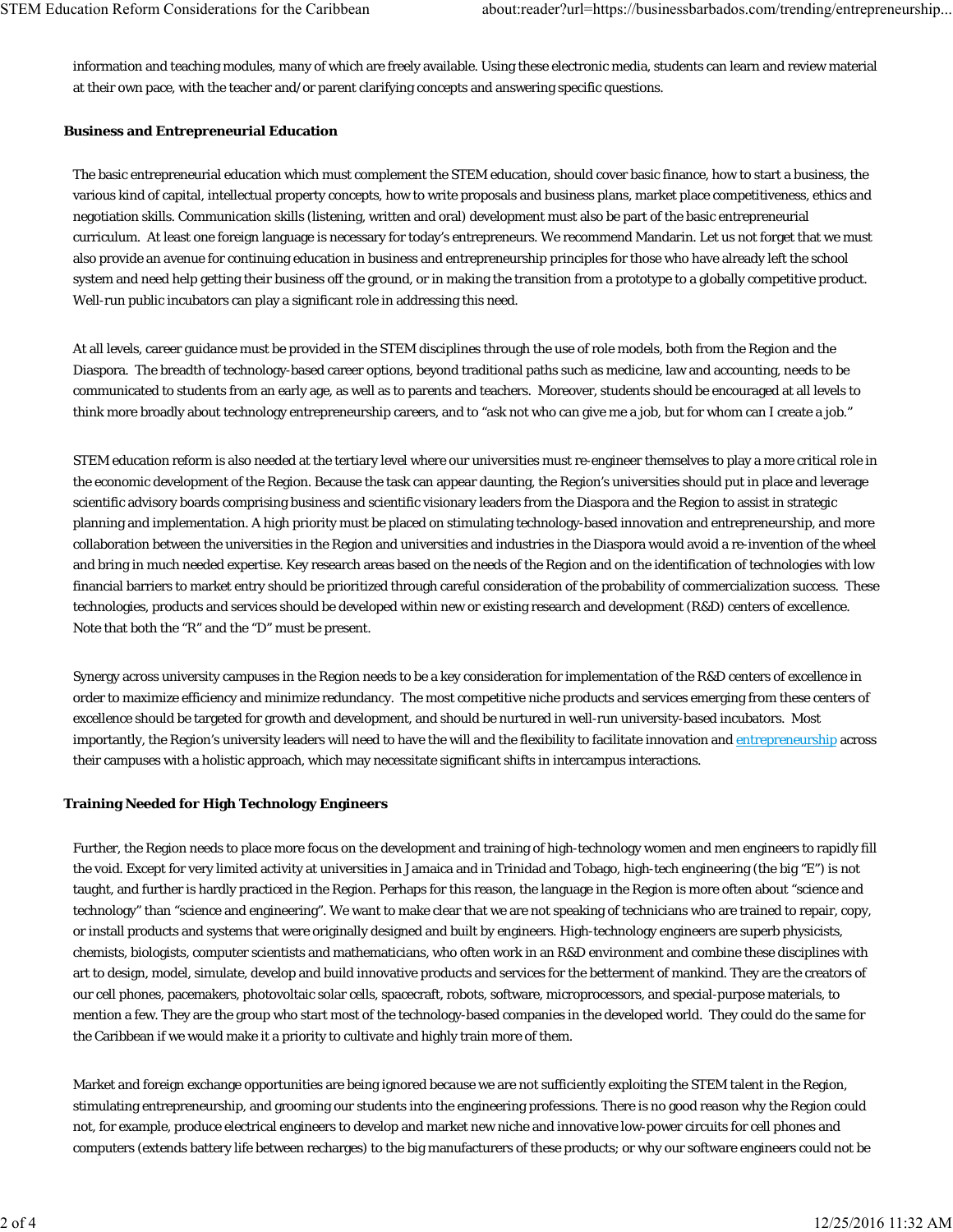parsing, sorting and preprocessing big-data for sale on the global markets; or why our biotechnologists could not be developing more contract laboratories to provide services for biotech companies in North America and Europe. The latter is, perhaps, the fastest way to attract new biotech industries from overseas to set up shop in the Region.

Funding of the R&D centers of excellence would need to be supported and facilitated by the private sector, the government, NGOs, the international community, and the Diaspora. Developing these relationships and facilitating and nurturing the relationships between these partners and the universities will be important to ensure the sustainability of these R&D centers of excellence. Another critical link in the process, are technology transfer experts who can provide business, intellectual property, and commercialization advice and guidance, and who know: (a) how to identify potentially interested companies and, (b) how to negotiate deals with them that will move university research into the private sector. The Diaspora can help with finding leaders with such experience, and this experience should be tapped. Seed capital funding for new ventures emerging from these R&D centers and incubators could come from the international community, including especially networks in the Diaspora.

### **Diaspora Engagement**

The Diaspora does, indeed, want to help in both the educational reform and the innovation and entrepreneurial initiatives. In 2010, the Caribbean Diaspora for Science, Technology and Innovation (CADSTI) – see http://cadsti.org – established the Caribbean Science Foundation (CSF) – see http://caribbeanscience.org – as its implementation arm, on the ground in the Region, to assist with some of these challenges. CADSTI has active branches in the UK, New England, US Southeast and the US Mid-Atlantic States. Soon to be launched are branches in Toronto, Silicon Valley and the New-York-New Jersey area. The mission of CADSTI is to: (a) facilitate economic and social development of the Caribbean region by mining and harnessing the diverse, dispersed and largely untapped talent of the Caribbean Diaspora in the areas of science and technology, (b) connect with and catalog the key experts and resources within the Caribbean Diaspora, and (c) to mobilize the global financial and other resources in support of mission and objectives of science and technology organizations of Region, especially the CSF. The CADSTI-CSF model is shown below.



In carrying out this mandate, the CSF has initiated two educational reform initiatives: the Student Program for Innovation in Science and Engineering (SPISE), and the Sagicor Visionaries Challenge (SVC), the latter in collaboration with Sagicor Financial Corporation and the Caribbean Examinations Council (CXC). SPISE is designed to groom the most gifted high-school students in STEM to join the next generation of technology and business leaders in the Region (see details here and view video here). The SVC complements the SPISE in that